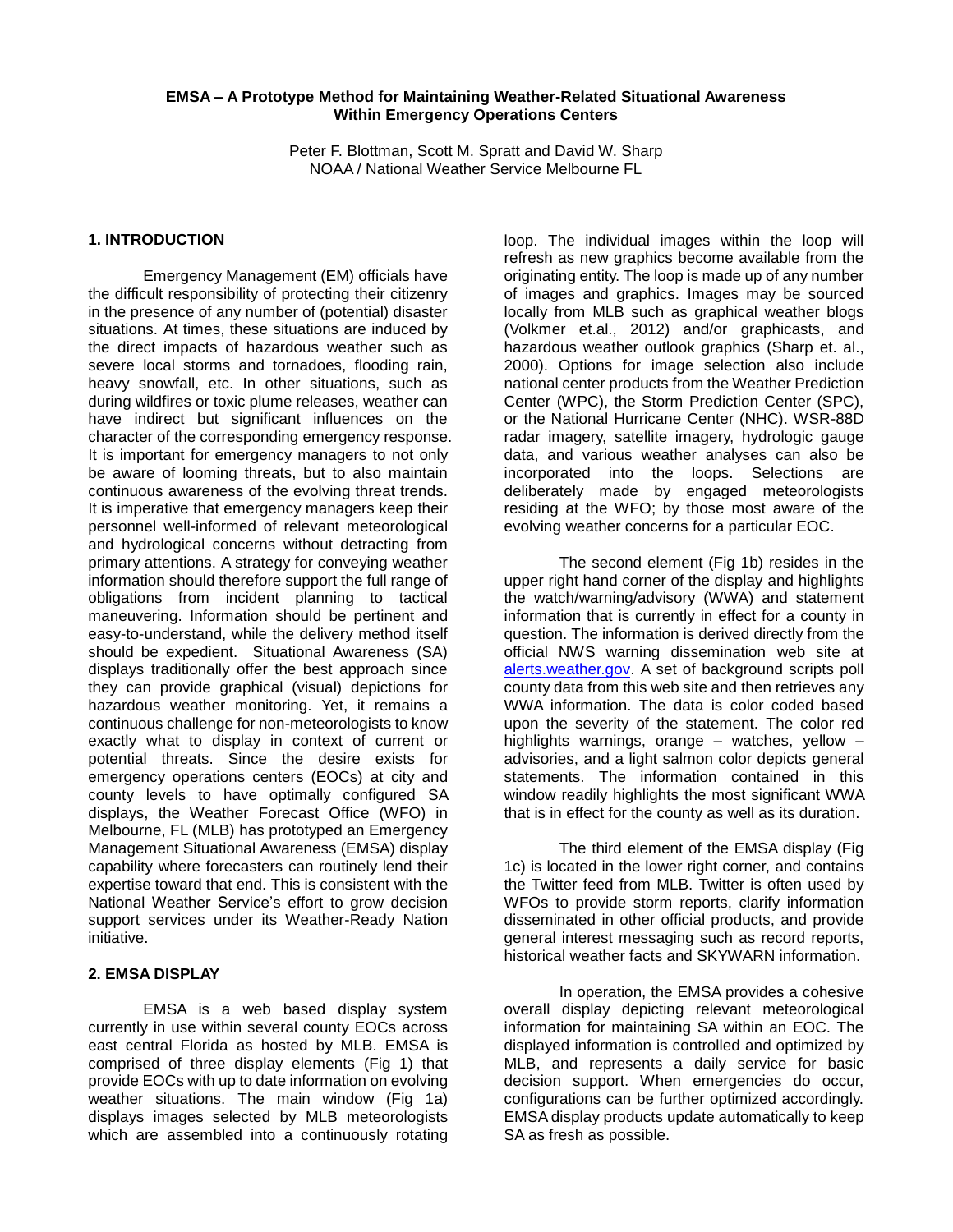

**Fig. 1. Sample EMSA display comprised of three main components. A) the main window of a series of looping image graphics. B) Watch, Warning and Advisory section. C) WFO Melbourne Twitter feed.**

#### **3. EMSA SOFTWARE INTERFACE**

A unique capability of EMSA is the way it allows forecasters to quickly select products suitable to providing meaningful SA. This is accomplished through a graphical user interface (GUI). The EMSA Display Configuration GUI is comprised of TCL/TK and Perl scripts that run within the Advanced Weather Interactive Processing System (AWIPS) framework. AWIPS is the operations system used by all NWS WFOs for monitoring and interacting with numerous meteorological data sets, and producing the entire suite of official forecasts and warnings. Since the EMSA Configuration GUI runs on the main computer system, its disposition can be easily evaluated and optimized for use; for both the host WFO and supported EOCs. Importantly, EMSA is portable for use at other WFOs and their EOCs.

The Display Configuration GUI for EMSA is shown in Fig 2. Through simple mouse clicks, WFO meteorologists can choose from among many different types of graphical products for inclusion within the main display loop. Selection choices include locally produced images such as graphicasts and blogs, as well as graphical representations of daily Hazardous Weather Outlooks, etc. In addition, national center forecasts and outlooks from NHC, WPC, and SPC can be chosen for inclusion. Other choices include observational graphics, such as

radar and satellite imagery, as well as hydrological river stage information. MLB forecasters can also choose to display various diagnostic fields from a mesoscale objective analysis system (Blottman et. al., 2001) that is run locally and has a domain coverage area that encompasses the state of Florida. This powerful option provides critical analyses for such sensible weather elements as heat index and wind chill. Both of these options can be very beneficial to the SA requirements of an EOC who are tasked with making critical decisions as to the safety of their constituents and response personnel.

Some county EOCs have requested that certain products always be included within their displays. In these instances, EOCs often find that having reliable graphics depicting the absence of a hazard to be of comparable value as to when the threat actually exists (e.g. heat index maps for protecting field personnel during the hot summer months). To accommodate, select graphics are automatically included within a particular county EMSA display. As a result, forecasters don't need to remember unique requests for particular counties. This keeps the EMSA Display Configuration GUI simple by only requiring one tool interface for configuring multiple county/city displays. Pre-configured background code takes care of any EOC-specific requirements as maintained by system administrators.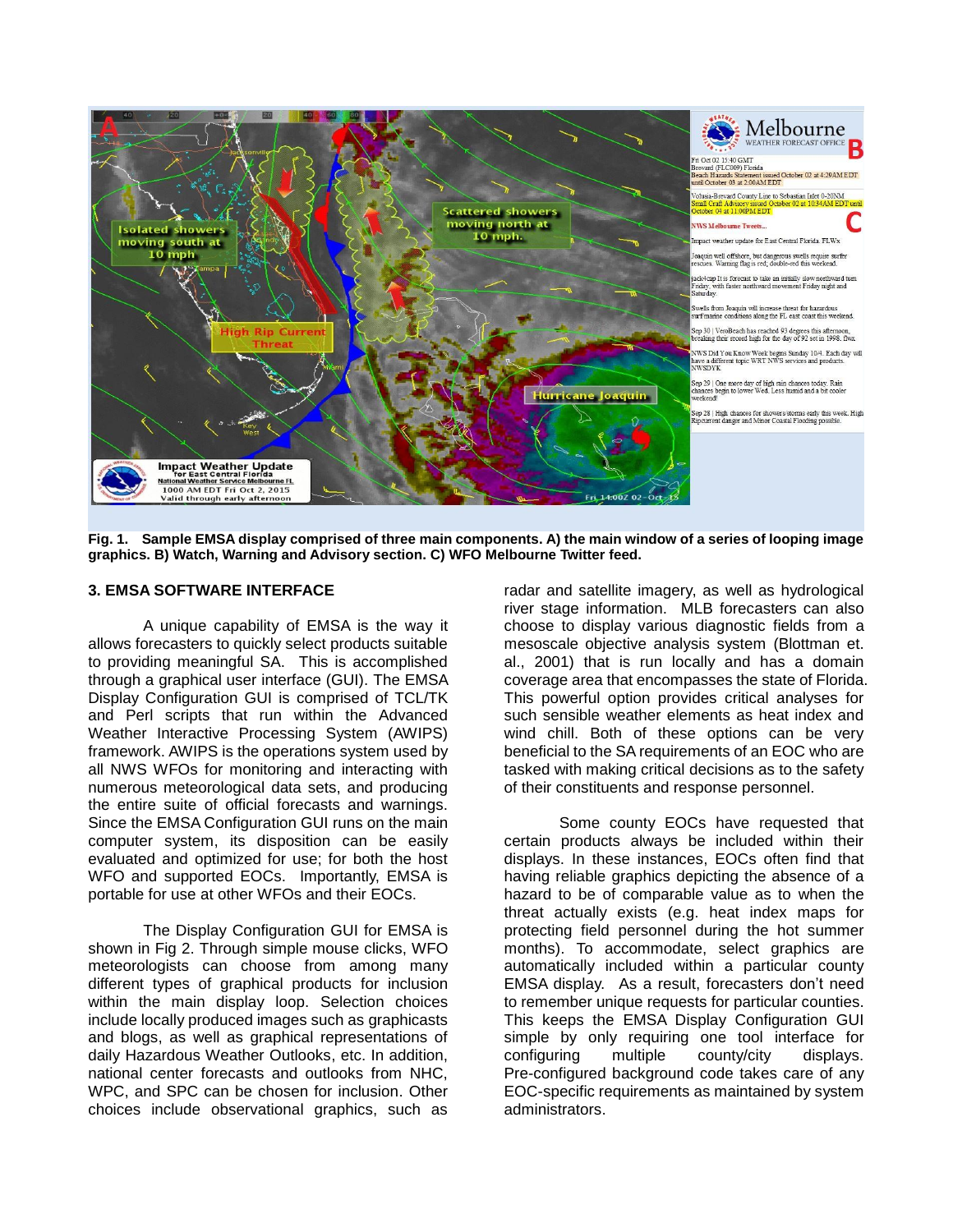

**Fig. 2. The EMSA display GUI with sample configuration selections.**

The GUI also allows for setting the dwell, or the time delay between displayed images. The operator can choose a speed most appropriate for the situation and product types. The update interval for the display is automatically determined based on the number of products chosen through the interface, the number of images automatically preconfigured at the request of an EOC, as well as the dwell setting in the GUI. The number of seconds for each full refresh is based on the equation:

# **RI=2\*D\*(P+PP)**

## Where:

- **RI** = display **R**efresh **I**nterval in seconds
- **D** = **D**well rate in seconds
- **P** = number of **P**roducts selected in the GUI
- **PP** = number of **P**reconfigured **P**roducts required by a county

This strategy ensures that longer cycles with more images are sure to display all selected graphics when compared to shorter cycles. In each case the

entire loop set will update after displaying through two complete cycles.

## **4. BACKROUND APPLICATIONS**

The EMSA display is further assmbled by several programs that run in the background to either format graphics chosen through the EMSA Display Configuration GUI or to produce content contained on the right hand section of the display. Scripts utilizing the Linux Convert utility, an Open Source program for manipulating images (ImageMagick.org, 1999-2016), can be used to crop or resize imagery, and relocate legends or titles (Fig 3). This capability is used for several of the national center products such as quatitative precipitation forecasts from WPC or convective outlooks from SPC. Since EMSA is designed to accommodate localized SA monitoring, charts are cropped and legends are moved to focus on the geographical area of interest. This same strategy is used for radar imagery. While radar loops from the NWS national radar web site are used wholesale within the overall EMSA loop, zoomed in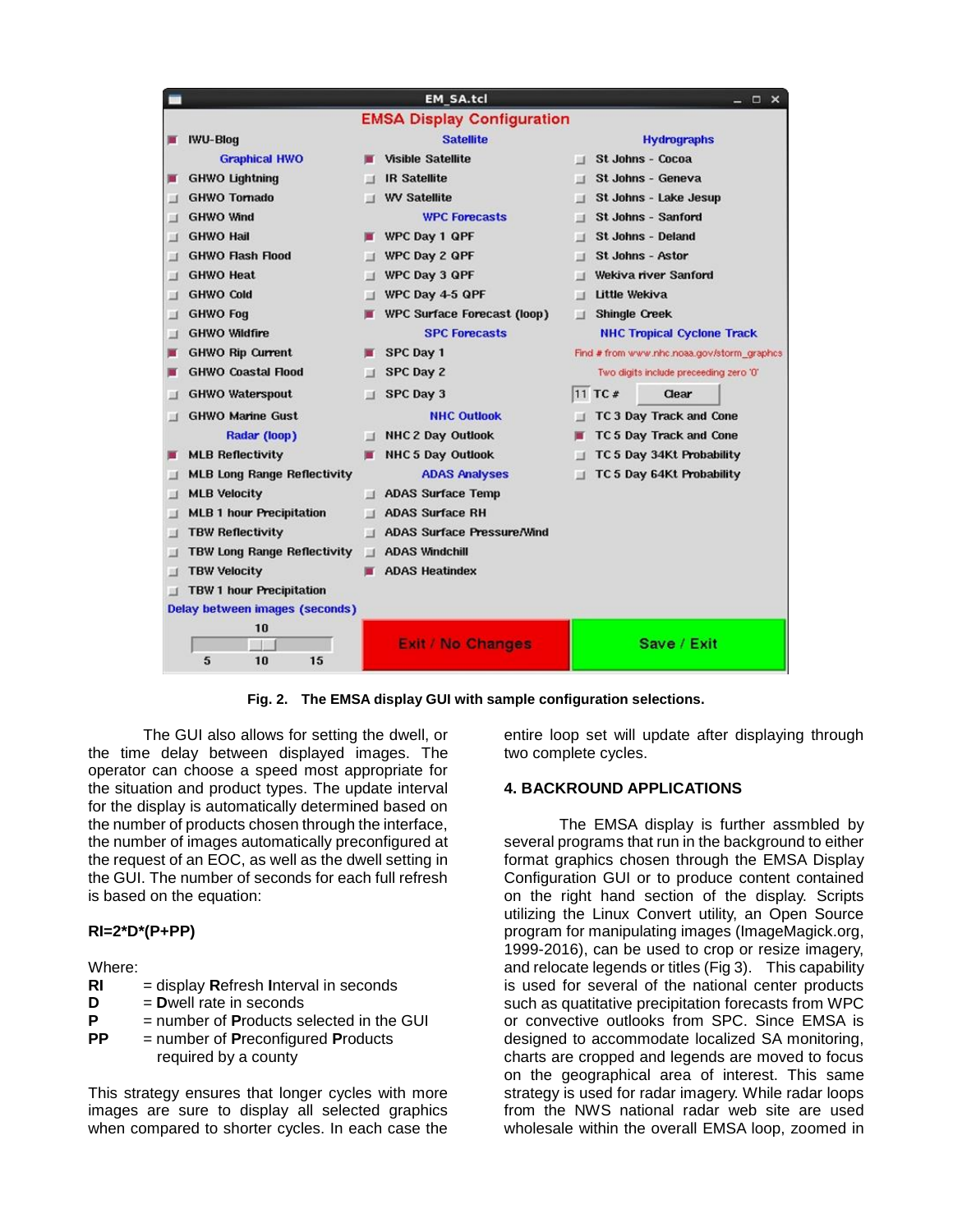radar maps are created with the Convert utility to center on a particular county and the immediate surrounding area.



**Fig 3. Sample zoomed in WPC QPF graphic with relocated legends.**

Computer scripts written in the Perl language gather WWA information from the online alerts.weather.gov web site, the official web dissemination site for NWS products on the internet. Scripts poll this site at regular intervals to gather and format textual WWA information. This raw data is then formatted, color coded, and embedded as text statements within the web page (Fig 4). Warnings are highlighted in red, watches in orange, advisories in yellow and other statements in a light salmon color. The presence of warnings right on the EMSA display keeps staff apprised and the color coding draws attention immediately to what is most important.



**Fig 4. Sample WWA section of EMSA.**

Other Perl scripts running in the background poll the MLB Twitter feed. Social media sites such as Twitter are often used by WFO to provide rapid

succinct updates on developing situations (Fig 5). This information may include storm reports from spotters in the field, rain reports, and record reports. With the inclusion of the Twitter feed incorporated within the county EMSA, EOC officials do not have to go to another location for Twitter posts from the local WFO. Public messaging is more consistent, having a wider collective reach.

# **NWS Melbourne Tweets...**

3:51 pm | Storm that prompted severe thunderstorm warning for Lake, Orange, & Seminole counties has weakened. Strong storms still possible.

3:40 pm | Storm that prompted the severe thunderstorm warning for northern Brevard County has pushed offshore. More storms still to come.

3:30 pm | Residents & visitors should remain "weather aware" next hour or two as strong thunderstorms move through east central Florida.

3:14 pm | Strong storm near Alligator Lake & St. Cloud in N central Osceola County producing gusty winds, frequent lightning & small hail.

3:09 pm | Potential for quarter-sized hail & 60+ mph winds w/ storm near area.

## **Fig 5 Sample Twitter feed section of EMSA.**

## **5. SUMMARY**

The EMSA display is a remotely configured SA monitoring tool experimentally used by several county level EOCs across east central Florida. The display is a web page consisting of looped weather-related images, a county specific colorized table of WWA information, and MLB's Twitter feed. A unique aspect of EMSA is in the way WFO meteorologists interface with display configurations through software residing on the AWIPS computer system.

Through simple button selections, the web page can be dynamically configured for unique display within any of several EOCs throughout the county warning area. This brings the ability for NWS meteorologists to have direct interaction with the SA posturing within a given EOC. Forecasters make selections from a listing of graphical products such as Storm Prediction Center convective outlooks, Weather Prediction Center rainfall forecasts, and WFO graphicasts and graphical hazardous weather outlooks. The listing also includes radar and satellite imagery options, as well as current analysis and forecast depictions of various weather elements. The choice of graphics to display is expandable to